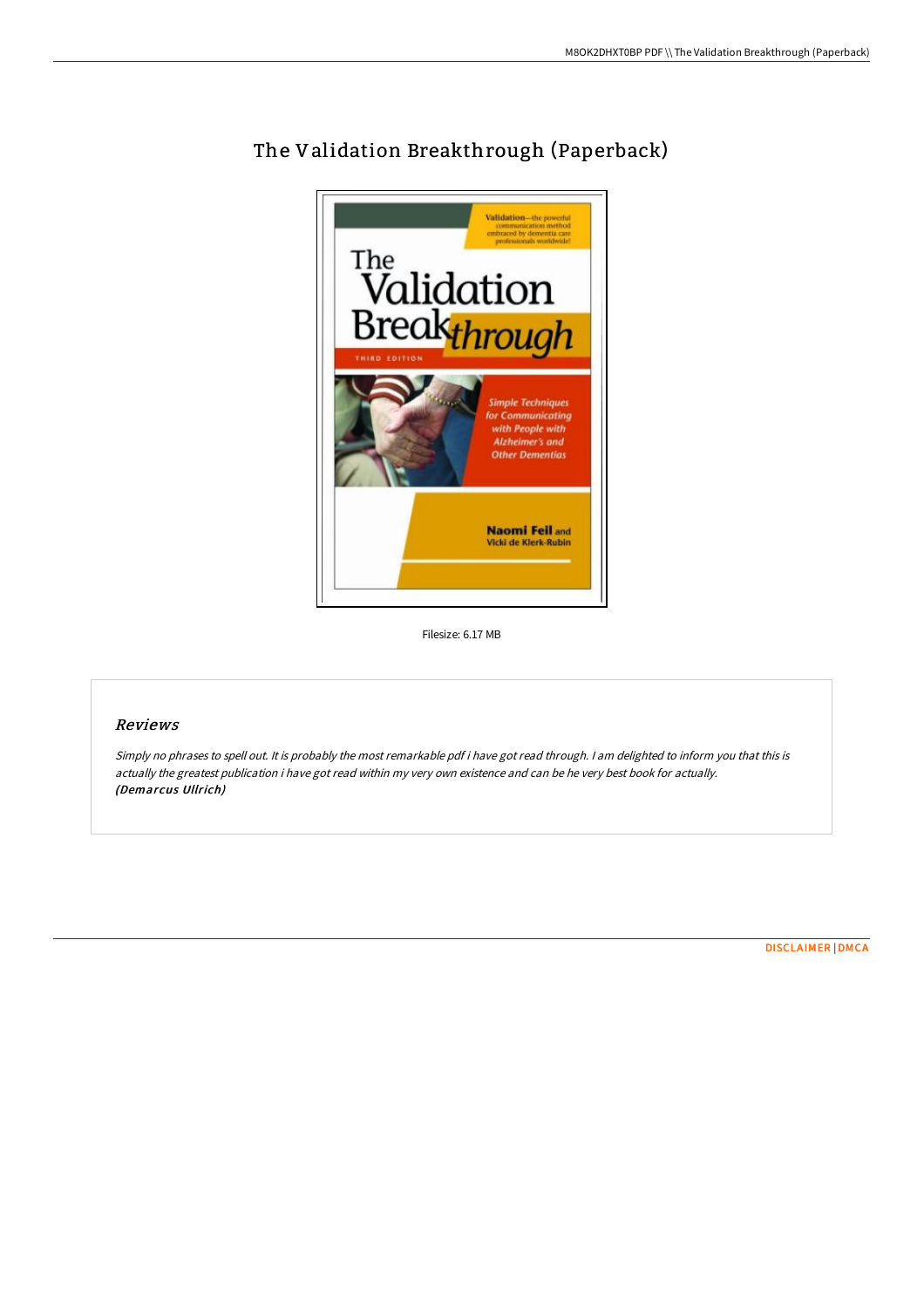## THE VALIDATION BREAKTHROUGH (PAPERBACK)



To get The Validation Breakthrough (Paperback) PDF, remember to refer to the web link beneath and save the ebook or gain access to other information which might be highly relevant to THE VALIDATION BREAKTHROUGH (PAPERBACK) ebook.

Health Professions Press,U.S., United States, 2012. Paperback. Condition: New. 3rd Revised edition. Language: English . Brand New Book. Validation is a practical way of communicating with and managing problem behaviour in older adults with Alzheimer s-type dementia. It helps reduce stress, enhance dignity, and increase happiness. Since its inception in 1989, Validation has helped thousands of professional and family caregivers improve their relationships with residents and loved ones with dementia. Caregivers who use these techniques validate older adults expressed feelings, rather than focusing on disorientation and confusion. In this Anniversary Edition of The Validation Breakthrough, you ll learn how to re-create relationships between confused older adults and their caregivers. be caring and non-judgmental understand and handle challenging behaviours interpret non-verbal cues in a way that promotes communication implement Validation in your own care setting through the experiences of Authorized Validation Organisations around the world The Validation method is easy to learn and positive results can be seen in both caregivers and residents. Residents express less anger and anxiety, decreasing the need for chemical and physical restraints. Residents communicate more and exhibit an increased sense of humour Residents often move better and experience an improved sense of self-worth. Staff members express a greater sense of fulfilment at work and feel better prepared for handling difficult situations. Staff members demonstrate a higher level of camaraderie Families visit more often. The Validation Breakthrough is an essential resource for all settings providing dementia care including assisted living facilities, nursing homes, skilled nursing facilities, hospice, home health care, adult day services, family care settings, and more. Join the 10,000 agencies in over 16 countries that are successfully implementing Validation in their organisations and start changing how you care for individuals with dementia today.

 $\sqrt{\frac{1}{n}}$ Read The Validation [Breakthrough](http://techno-pub.tech/the-validation-breakthrough-paperback.html) (Paperback) Online

 $\mathbf{r}$ Download PDF The Validation [Breakthrough](http://techno-pub.tech/the-validation-breakthrough-paperback.html) (Paperback)